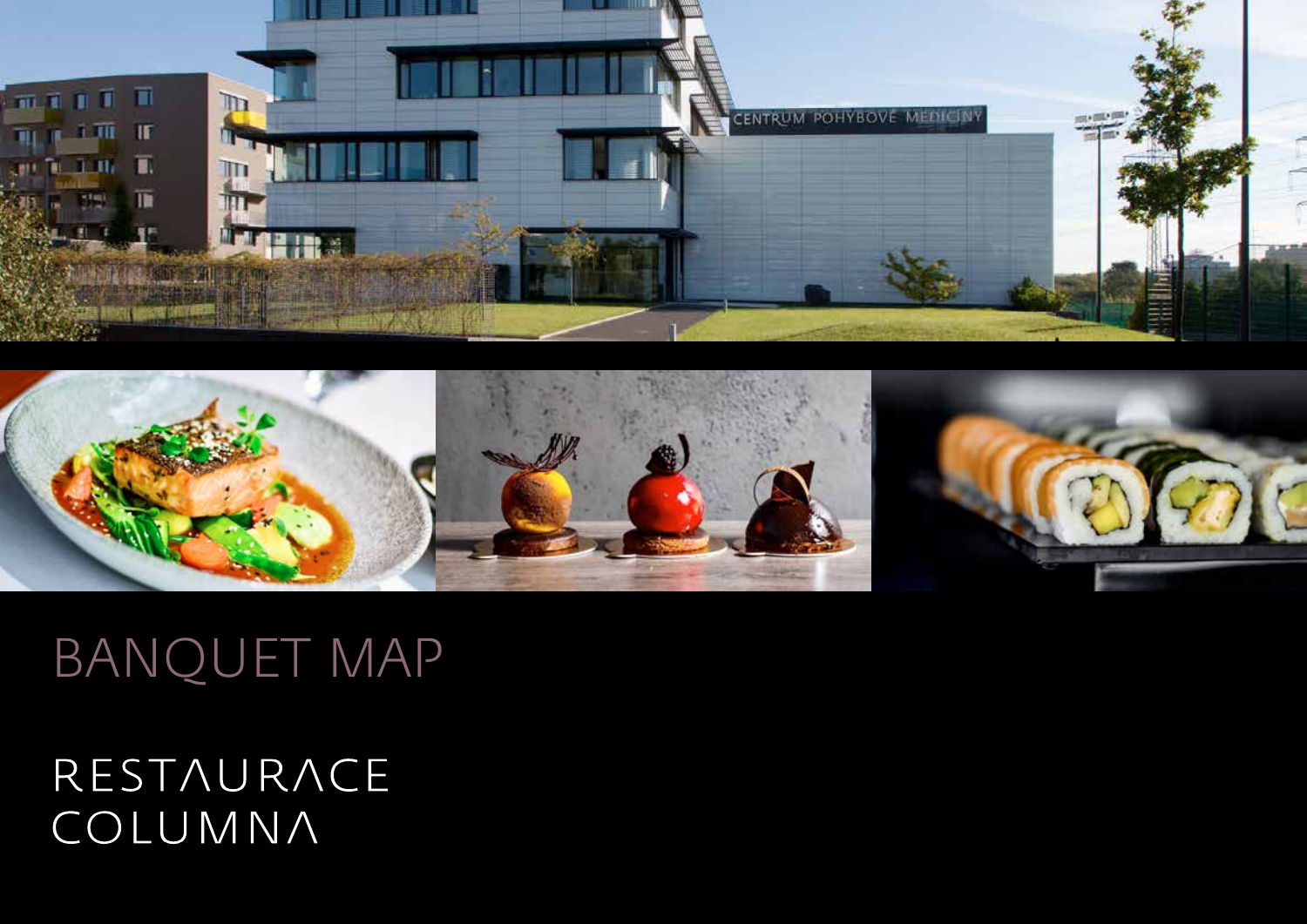

### COFFEE BREAKS

www.restauracecolumna.cz

We have prepared an interesting choice of food and drink for your event, held in the conference rooms of the Pavel Kolář Centre of Motor Medicine.

#### COFFEE BREAK I.

Coffee, tea from our selection, mineral water Rajec, juice.

Cena 95 Kč/osoba

#### COFFEE BREAK II.

Coffee, tea from our selection, mineral water Rajec, juice, 1 piece of sweet pastry from our selection.

#### Cena 150 Kč/osoba

#### COFFEE BREAK III.

Coffee, tea from our selection, mineral water Rajec, juice, 1 piece of sweet pastry and 1 piece of salty pastry from our selection, fresh sliced fruit.

Cena 245 Kč/osoba

#### COFFEE BREAK IV.

Coffee, tea from our selection, mineral water Rajec, juice, 2 pieces of sweet pastry and 2 pieces of salty pastry from our selection, fresh sliced fruit.

Cena 325 Kč/osoba

#### COFFEE BREAK V.

Business breakfast served as a breakfast buffet, coffee, tea from our selection, mineral water Rajec, juice.

Cena 405 Kč/osoba

#### Sweet pastry

Traditional cakes (poppy-seed, cottage cheese), apple strudel, cheesecake with blueberries, chocolate cake with strawberries crumble cake with seasonal fruit, banana sponge cake.

#### SAI TY PASTRY

Mini croissants (ham, cheese, vegetable), mini baguette "caprese" with rucola and pesto, rustic baguette with chorizo and lamb's lettuce, pumpkin baguette with Parma ham, Parmesan cheese and dried tomatoes, cranberry baguette with goat cheese, shredded salad leaves and nuts.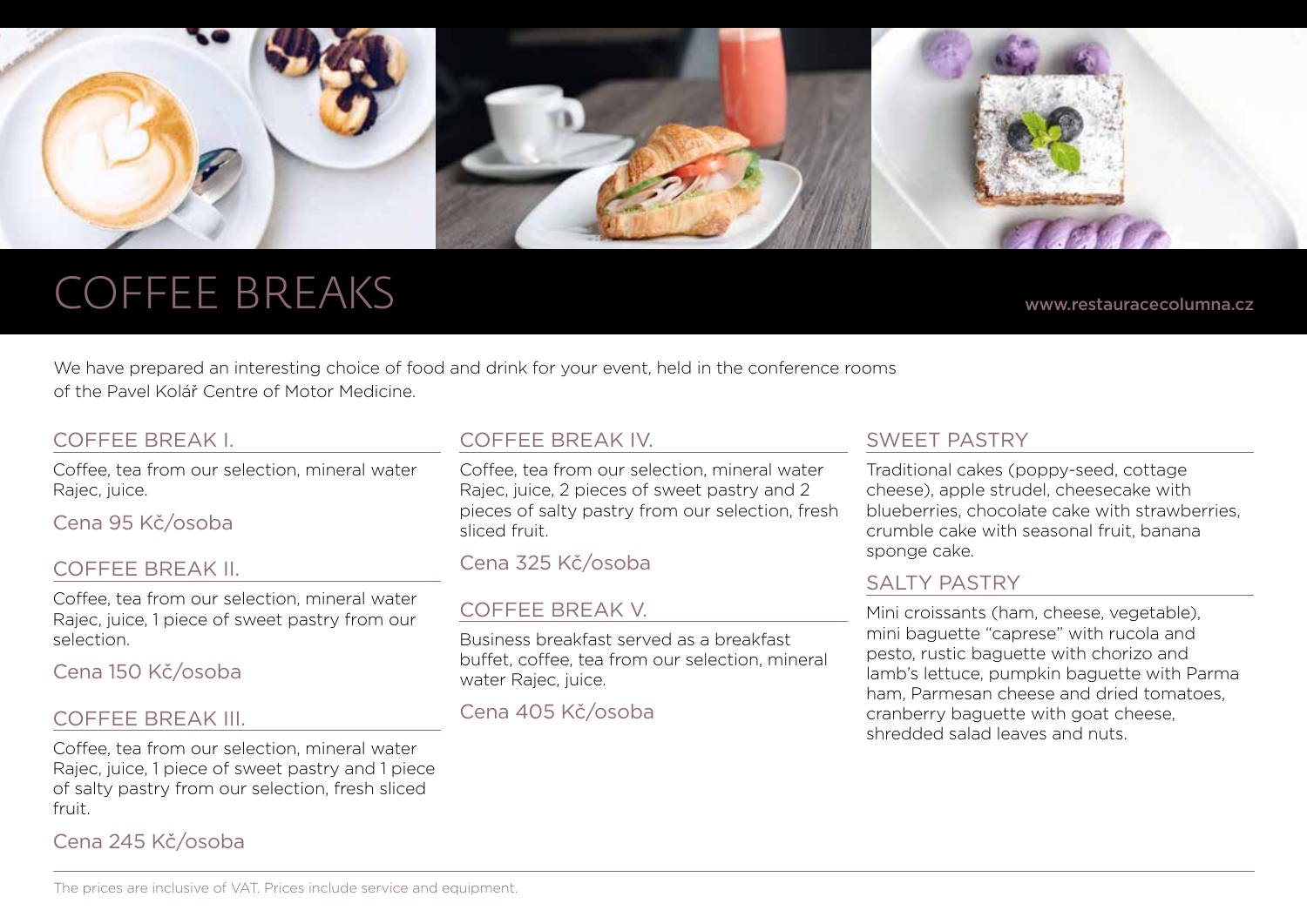

### Buffet menu

#### www.restauracecolumna.cz

#### BUFFET I.

#### Salads (100 g per person)

"Caesar" salad with chicken and croutons. Greek salad with vegetables and feta cheese. Dressings, vinegars and oils.

#### Appetizers (100 g per person)

Beetroot carpaccio with goat cheese and walnuts.

Roasted turkey breast with spicy mango chutney.

Main courses (150 g per person)

Grilled pork tenderloin with mustard sauce. Beef Stroganoff made with rump steak. Vegetable lasagne baked with mozzarella.

#### Side dishes (100 g per person)

Creamed potatoes au gratin with Parmesan cheese.

Jasmine rice with thyme. Bread from our home bakery.

#### **Desserts**

Chocolate mousse with orange. Cheesecake with blueberries. Sliced fruit.

Price 590 CZK/person

### BUFFET II.

#### Salads (100 g per person)

Mixed lettuce salad with roasted pepper and goat cheese. Shredded salad leaves with chicken, apples

and fennel.

Salad with tuna, beans and cherry tomatoes. Dressings and oils.

#### Appetizers (120 g per person)

Roast beef with caper remoulade. Smoked trout on grilled courgettes. Main courses (150 g per person) Beef cheeks with root vegetables.

Duck roulade with red cabbage and fried onions. Chicken medallions in red curry, with vegetables.

#### Side dishes (100 g per person)

Roast potatoes with red onion and rosemary. Jasmine rice with coriander. Potato cakes. Bread from our home bakery.

#### **Desserts**

Vanilla panna cotta with raspberries. Mini fruit tartlet. Chocolate cream puff.

Price 690 CZK/person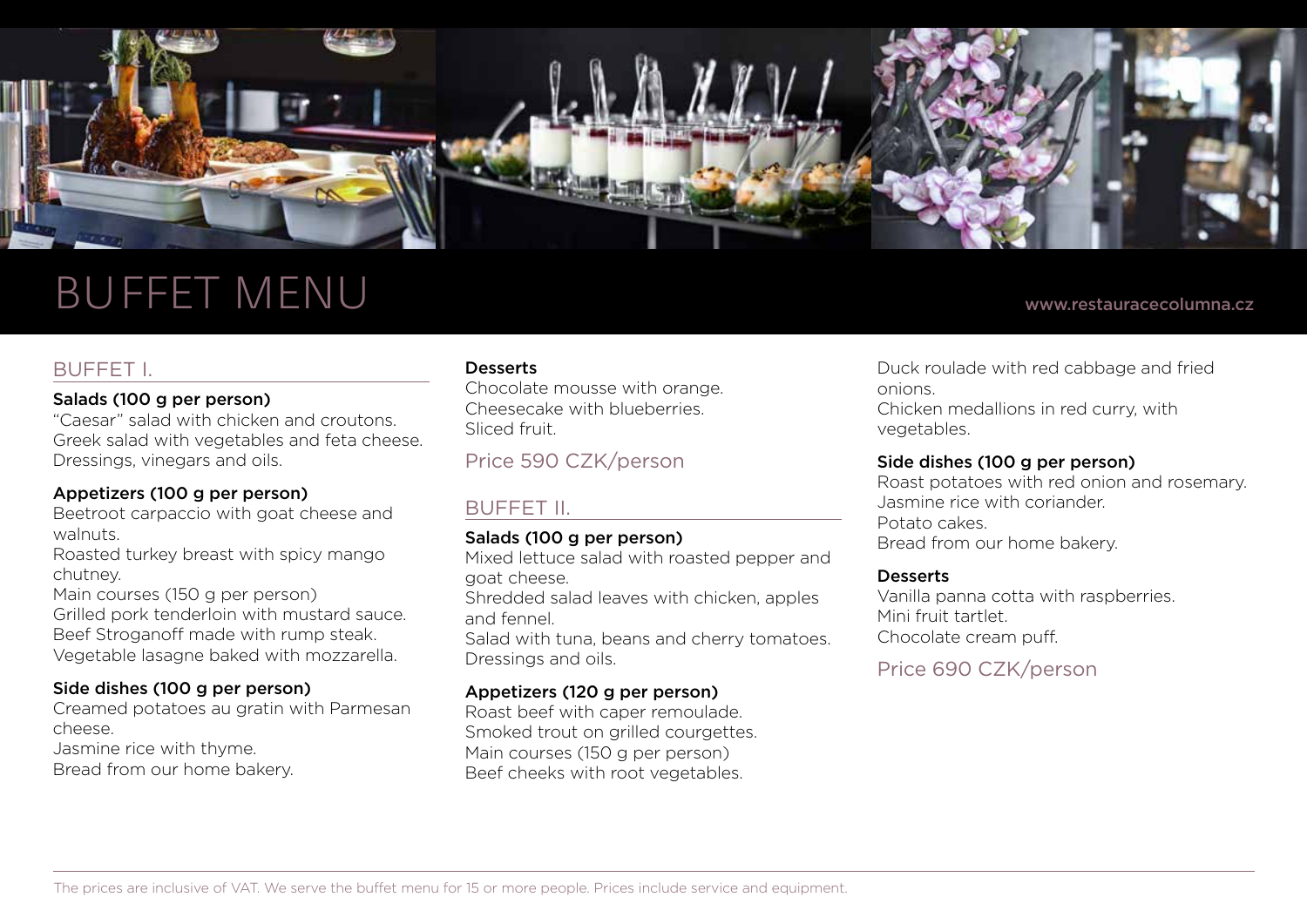

### BUFFET MENU

#### BUFFET III.

#### Salads (100 g per person)

Shredded salad leaves with prawns and halfdried tomatoes.

Salad with slices of duck breast, nuts and morello cherries.

Little Gem salad with marinated mushrooms and Parmesan cheese.

#### Appetizers (100 g per person)

Vitello tonnato with capers, red onion and lemon.

Roasted tomatoes with Buffalo mozzarella and basil.

Slices of Parma ham with Canary melon and rucola salad.

#### Main courses (150 g per person) Carving

Rib Eye steak with herb butter. Smoked salmon fillets. Turkey breast pierced with Italian bacon.

#### Sauces

Truffle sauce, beurre blanc with tarragon, sage demi-glace. Prepared right in front of the guests Italian risotto with Parmesan cheese.

#### Side dishes (100 g per person)

Potatoes au gratin with herbs. French vegetables in butter. Bread from our home bakery. Desserts Nougat tart. Pistachio mousse. Mini eclair. Sliced fruit.

Price 890 CZK/person.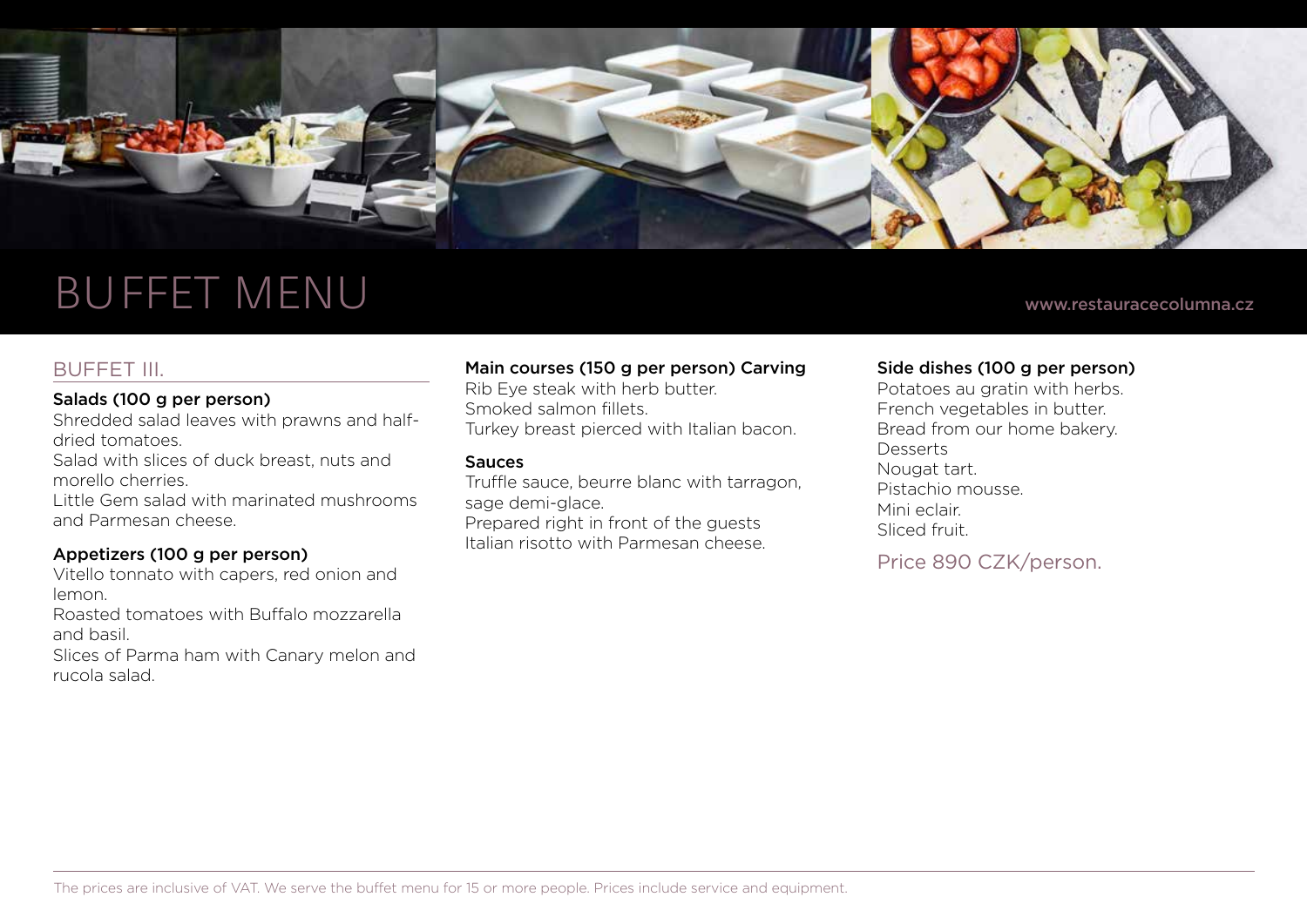

### BUFFET MENU

#### GALA BUFFET

Sushi corner Sushi selection (nigiri, maki, california).

#### Finger appetizers (3 per person)

Veal tartare with truffle in a mini tartlet. Goat cheese mousse with cranberry jelly. Crème brulée Foie gras.

#### Italian corner + salads (selection of salads, cold meats and extras) Prepared right in front of the guests

#### Main courses (150 g per person) Carving

Low-roasted beef sirloin. Veal shank with spicy vegetables and strong wine sauce. Fillet of wolffish in herb butter.

#### Sauces

Demi-glace scented with Foie gras. Chive beurre blanc.

#### Prepared right in front of the guests

Italian risotto with prawns.

#### Side dishes (100 g per person)

Grilled vegetables with dried tomatoes. Grenaille potatoes with garlic confit. Jasmine rice with baby shallots. French vegetables in butter. Bread from our home bakery.

#### **Desserts**

French cheeses. Mini pancakes, prepared right in front of the guests Selection of macaroons. Vanilla crème brulée. Chocolate cake.

Price 1,090 CZK/person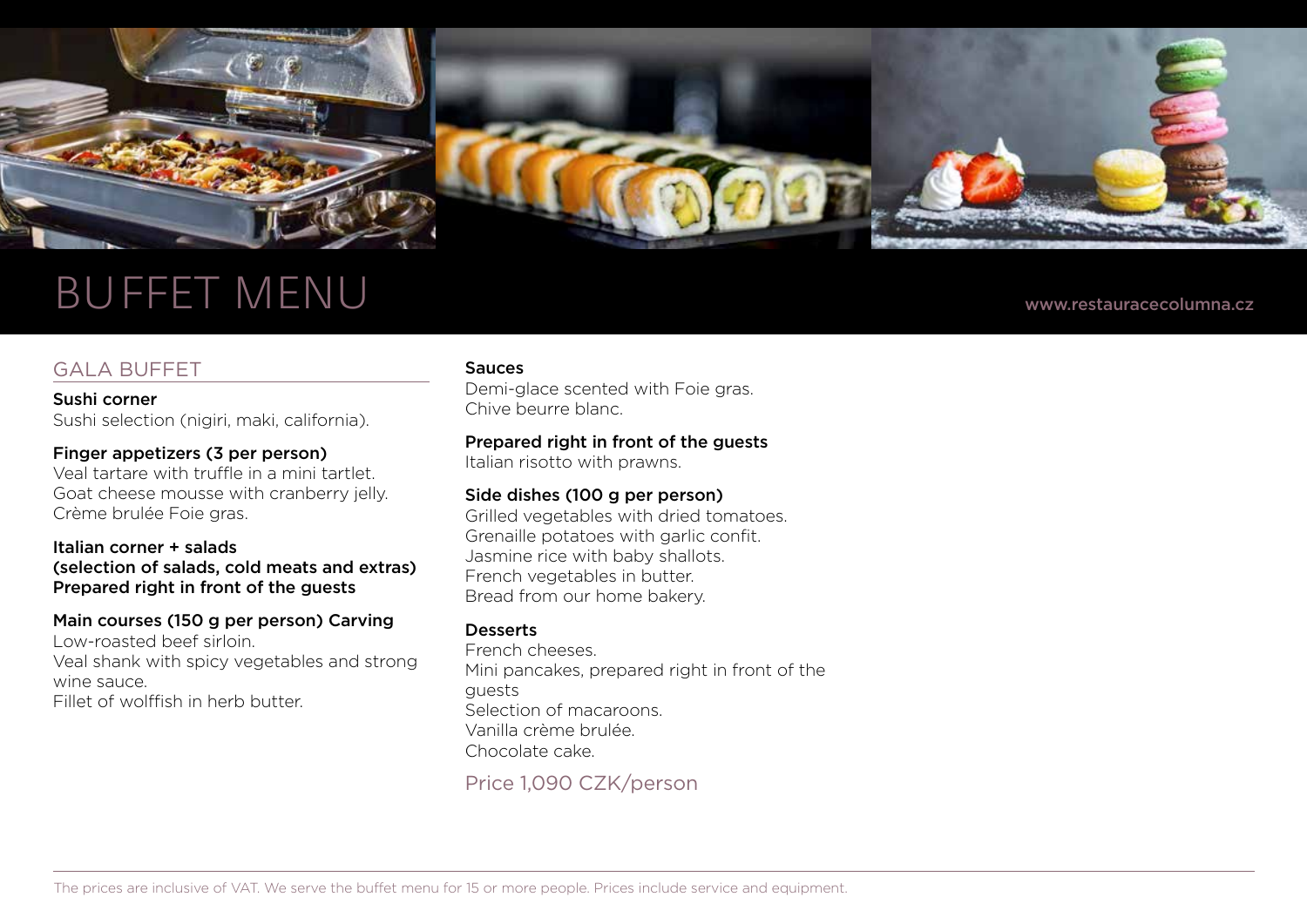

### BUFFET MENU www.restauracecolumna.cz

#### FINGER BUFFET

#### Salads and appetizers

Shredded salad leaves with dried tomatoes, walnut dressing and fetaki cheese. Black lentil salad with slices of pork tenderloin and onion dip. Marinated prawns on wakame seaweed with soy mayonnaise. Slices of marinated beetroot with goat cheese foam and pine nuts. Steak tartare with chives in a mini tartlet.

#### Main courses

#### Prepared right in front of the guests

Baked salmon with teriyaki sauce and wasabi purée. Chicken satay with chilli sauce. Beef flank steak with Port wine sauce. Mushroom risotto with Parmesan cheese.

#### Desserts and cheeses

Cheese skewer with fig chutney. Chocolate cake with macaroon. Strawberry mousse with butter biscuit. Fruit skewer with orange liqueur.

Price 990 CZK/person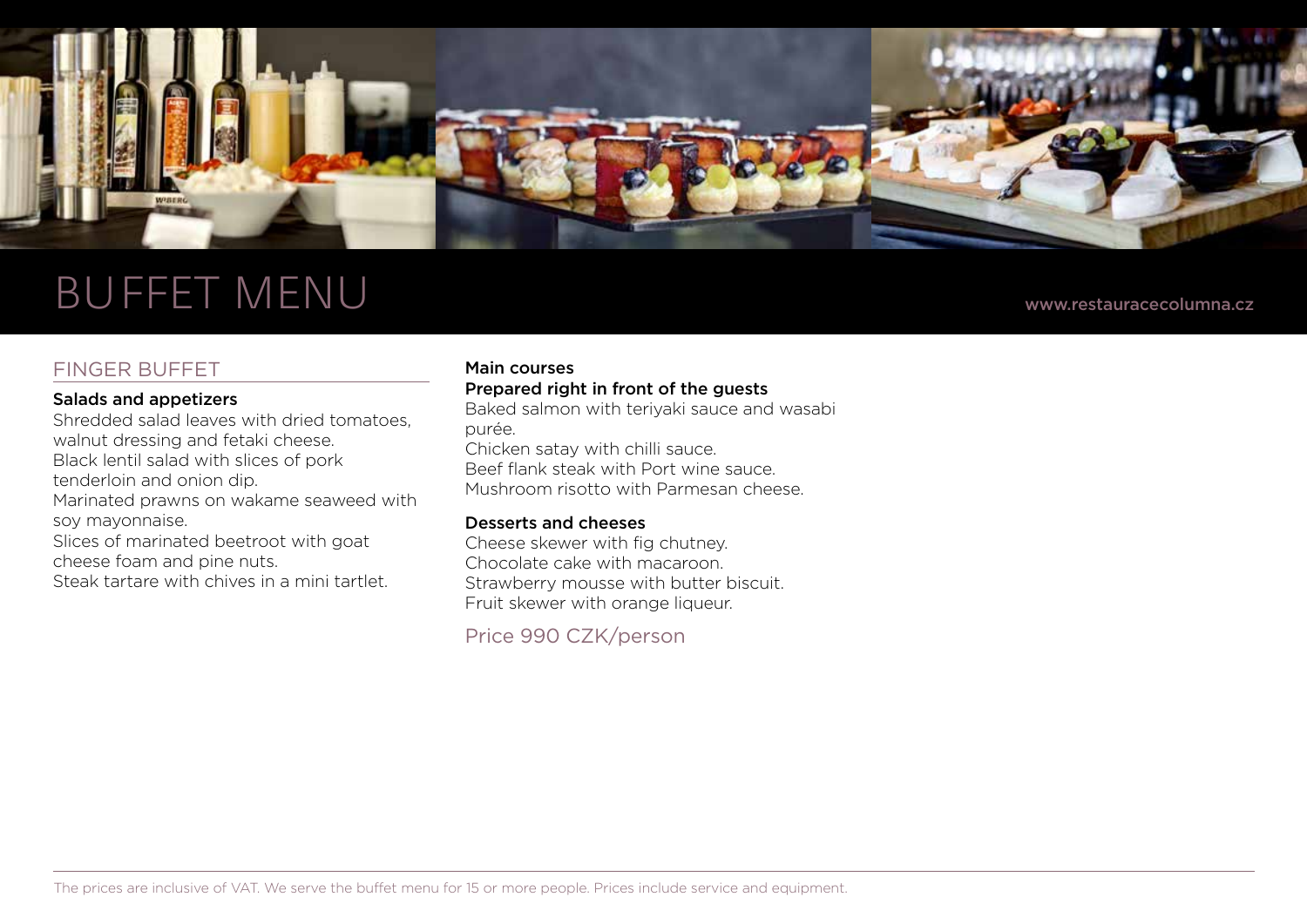

### served menu

#### www.restauracecolumna.cz

#### MENU I.

Pea soup with ham dumplings and milk foam. Veal steak fried in butter with fine potato purée and lemon.

Strawberry dumplings with butter and cottage cheese.

Price 390 CZK/person

#### MENU II.

Tuna "tataki" with wasabi mayonnaise and seaweed salad.

Roasted flank steak with grenaille potatoes, Italian bacon, fava beans and Port wine sauce.

Vanilla crème brulée with raspberries.

Price 490 CZK/person

#### MENU III.

Slices of English roast beef with roasted garlic mayonnaise and caraway brioche. Fillet of wolffish with roasted vegetables, tomatoes and saffron sauce. Chocolate cake with cranberry coulis and a selection of macaroons.

Price 490 CZK/person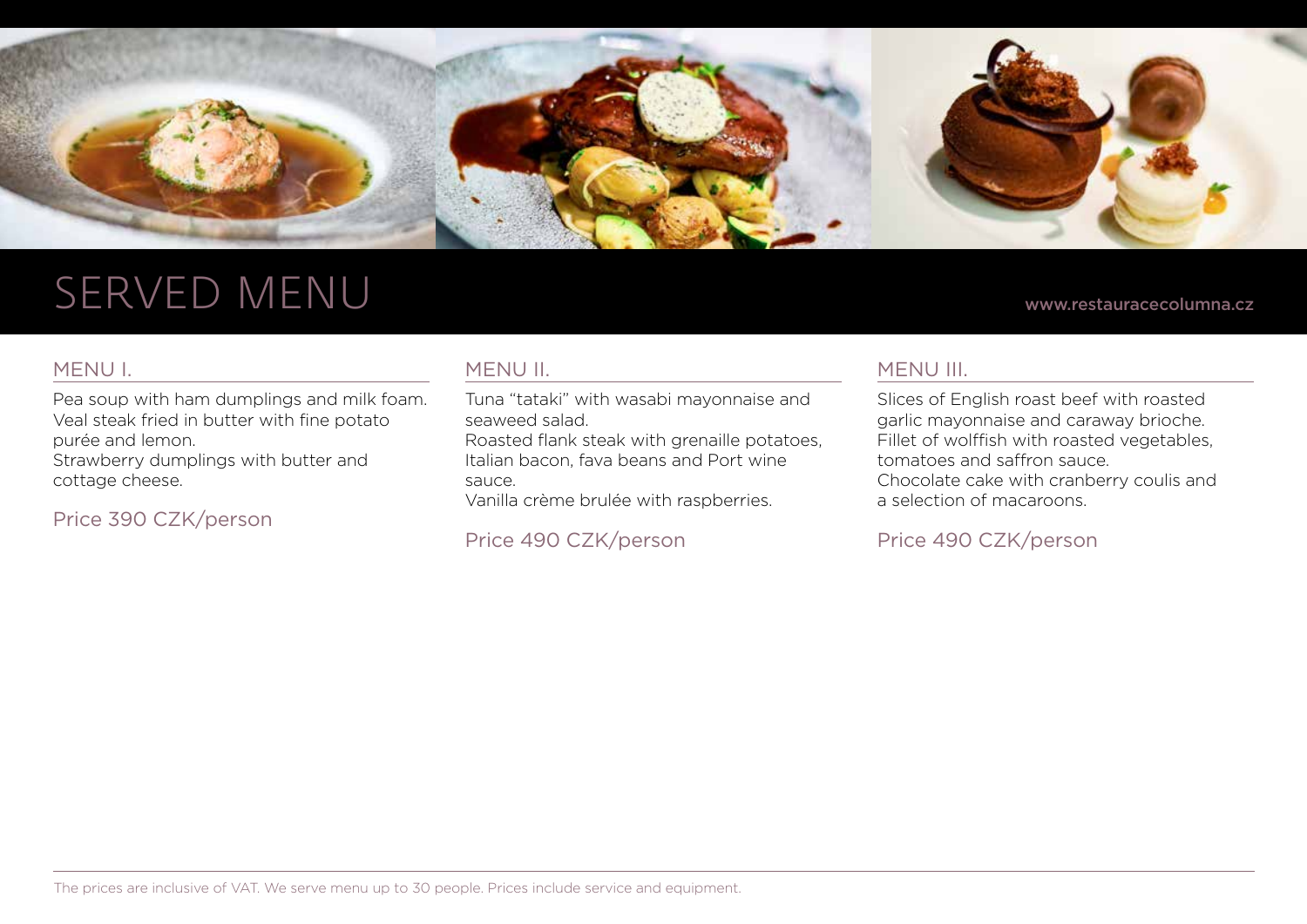

### barbecue in the garden

www.restauracecolumna.cz

#### **BBQ**

#### Appetizers (100 g per person)

Cold slices of pork tenderloin with a Dijon mustard dip.

Roasted peppers with red onion, feta cheese and rucola salad.

#### Salad bar

Caesar salad with chicken, bacon, croutons and Parmesan cheese. Fresh sliced vegetables (cucumber, pepper, tomato) Oils and home-made dressings.

#### Main courses on the grill (200 g per person)

Beef flank steak in pepper and herbs. Marinated chicken breast in tandoori spice. Pork neck steak in Dijon mustard and sage. Norwegian salmon steak in oil and herbs.

#### Side dishes (100 g per person)

Corn cob in butter. Baked grenaille potatoes with garlic and thyme. Bread from our home bakery.

#### Sauces

BBQ, pepper sauce, home-made remoulade with capers.

#### **Desserts**

Home-made tiramisu. Coconut panna cotta with strawberries.

Price 890 CZK/person

As part of our catering services we are also able to provide the above refreshment options at your event outside our conference premises.

In this case, work (150 CZK / person / hour) and the cost per km (20 CZK / km) will be charged for each catering.

If none of the refreshment options meet your requirements, we will prepare a menu tailored to your requirements.